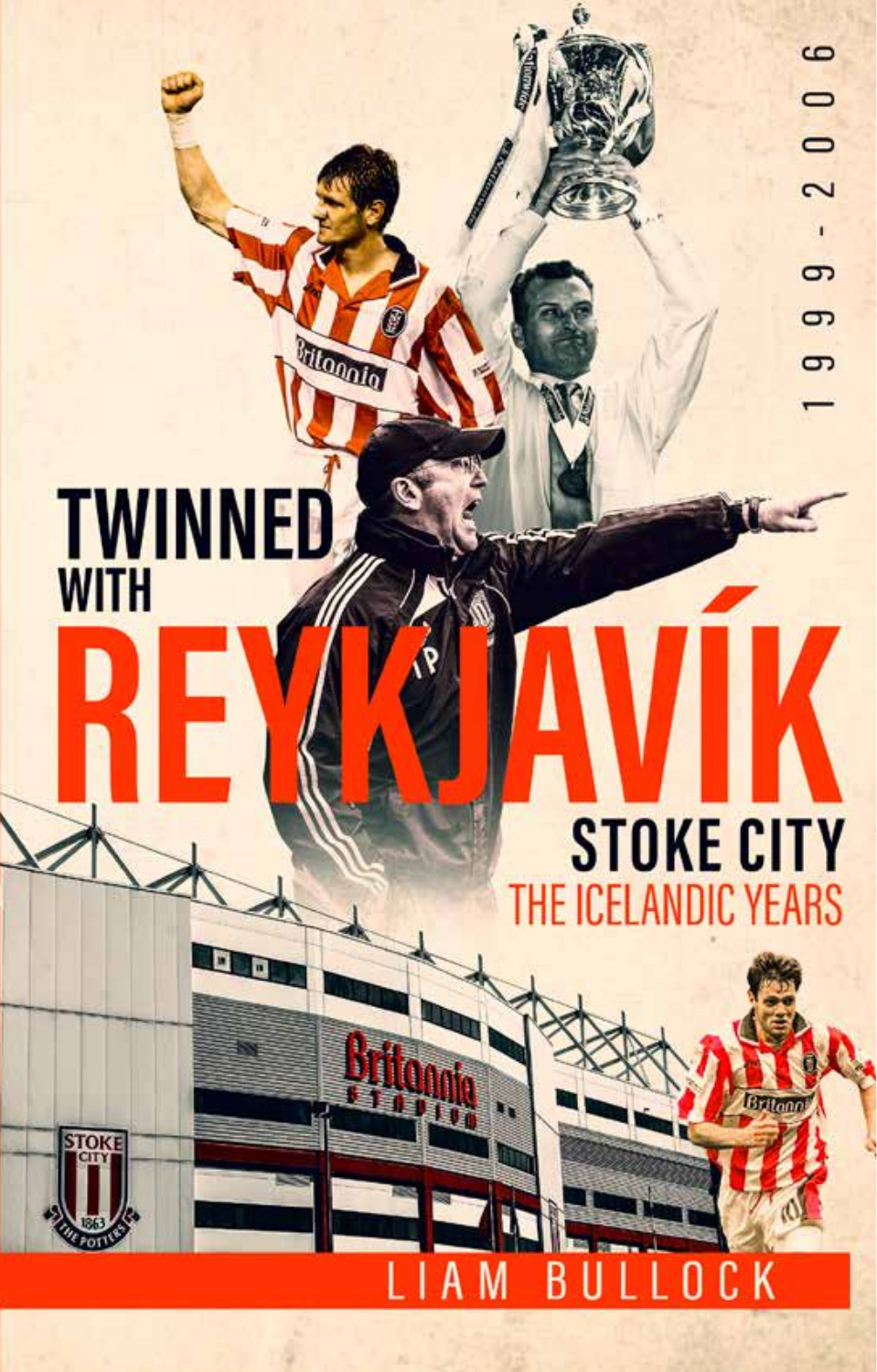# **TWINNED WITH REYKJAVÍK STOKE CITY** THE ICELANDIC YEARS

LIAM BULLOCK

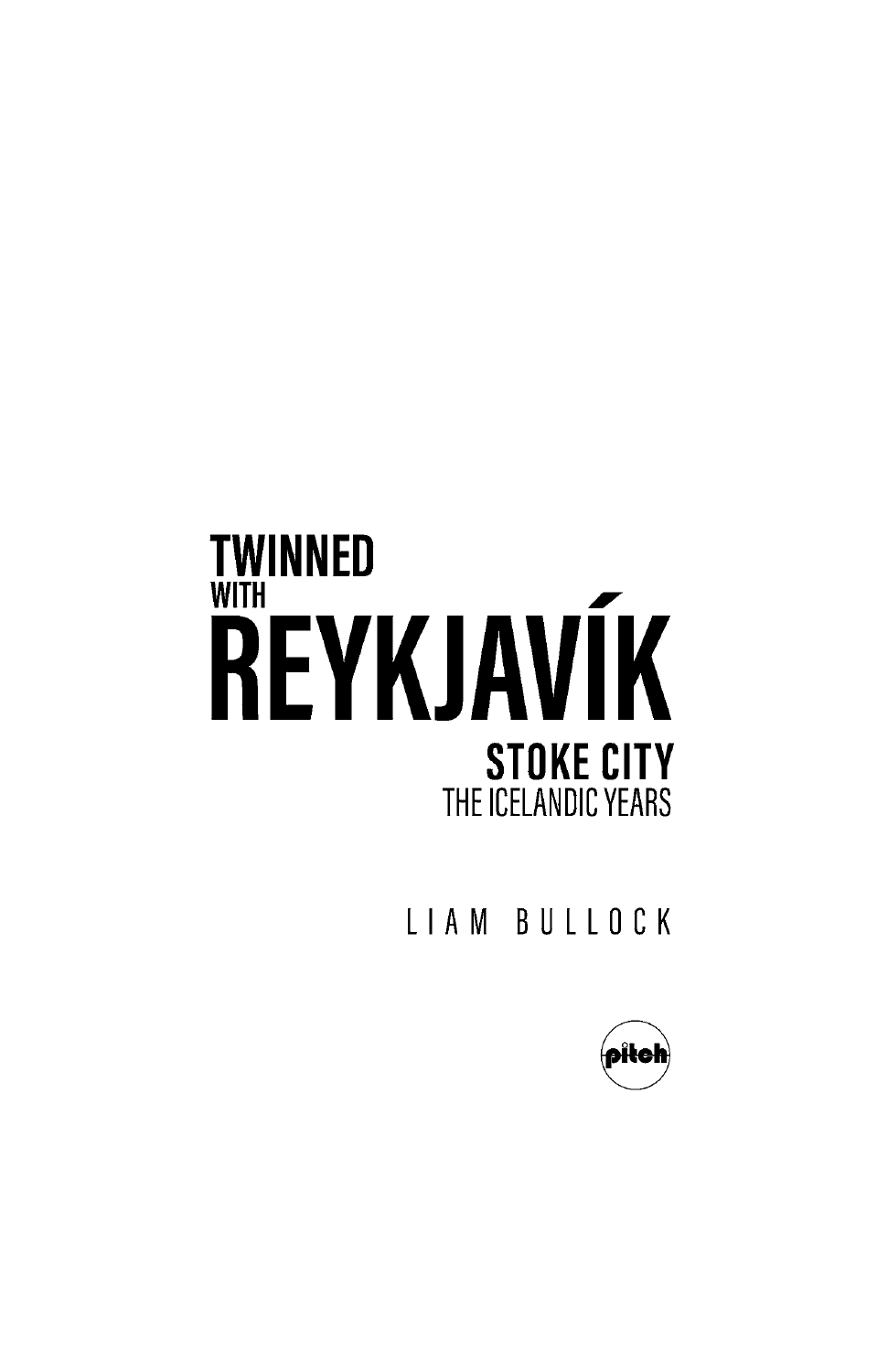## **Contents**

|     | Foreword by Denis Smith 7                 |
|-----|-------------------------------------------|
|     |                                           |
| 1.  | The Pre-Icelandic Icelanders 16           |
| 2.  | Winter Is Coming. 23                      |
| 3.  | The Icelandic Saga Begins. 33             |
| 4.  |                                           |
| 5.  | A Clash of Styles 53                      |
| 6.  | Dadason and the other Thórdarson 62       |
| 7.  | Giant-Killings and Killing Giants. 69     |
| 8.  |                                           |
| 9.  | Kavanagh, Thorne and Sam Hammam 83        |
| 10. |                                           |
| 11. | The Legend of Oularé's Arse 99            |
| 12. | A Broken Curse 110                        |
| 13. | Goodbye Guðjón 117                        |
| 14. | 125                                       |
| 15. | Cotterill Quits<br>132                    |
| 16. | 'You Don't Know What You're Doing'<br>138 |
| 17. | Hit for Six (Again)<br>146                |
| 18. |                                           |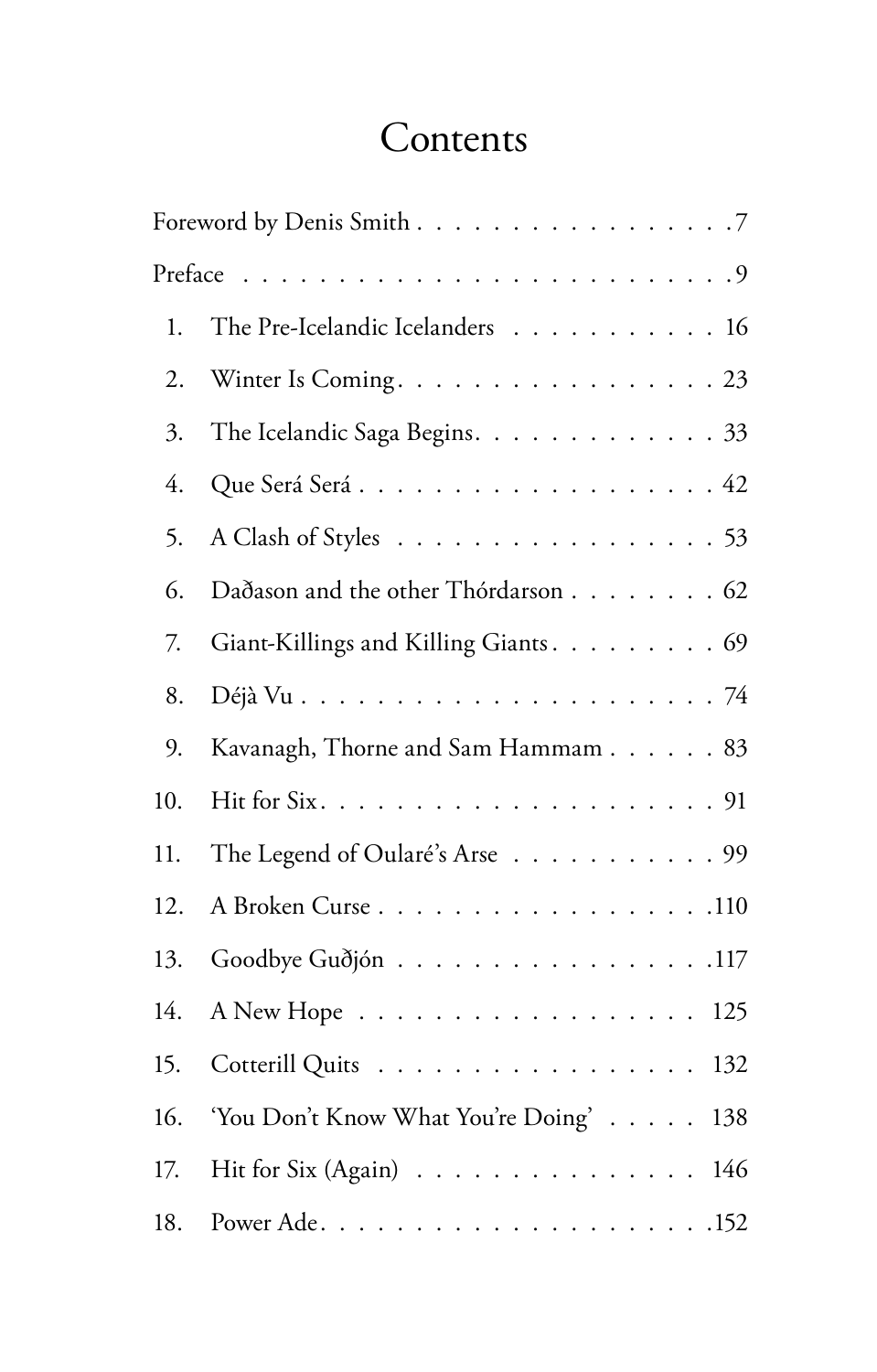#### Chapter 1

### The Pre-Icelandic Icelanders

*'There are plenty of boys in Iceland who have football in their blood … I've never been to a nation which has such potential to reach further if only appropriate conditions exist' –* Freddie Steele

THE STORY of Stoke City's relationship with the nation of Iceland actually begins before 1999. In fact, it began *long* before 1999. For many Stokies, our first introductions to Icelandic football came in 1993 and 1994, with the signings of Þorvaldur (Toddy) Örlygsson and Lárus Sigurðsson respectively. However, the Stoke–Iceland lineage goes back as far as 1946. Hanley-born Freddie Steele is a legendary figure in Stoke-on-Trent football, having played for both Stoke (from 1933 to 1949) and Port Vale (1951 to 1953). Steele racked up 152 goals for the two Potteries teams, ranking as Stoke City's second all-time goalscorer. He went on to manage the Vale during two different spells in the 50s and 60s. However, before his return to the Mother Town of Burslem, Steele managed Icelandic football club KR Reykjavík in 1946. KR Reykjavík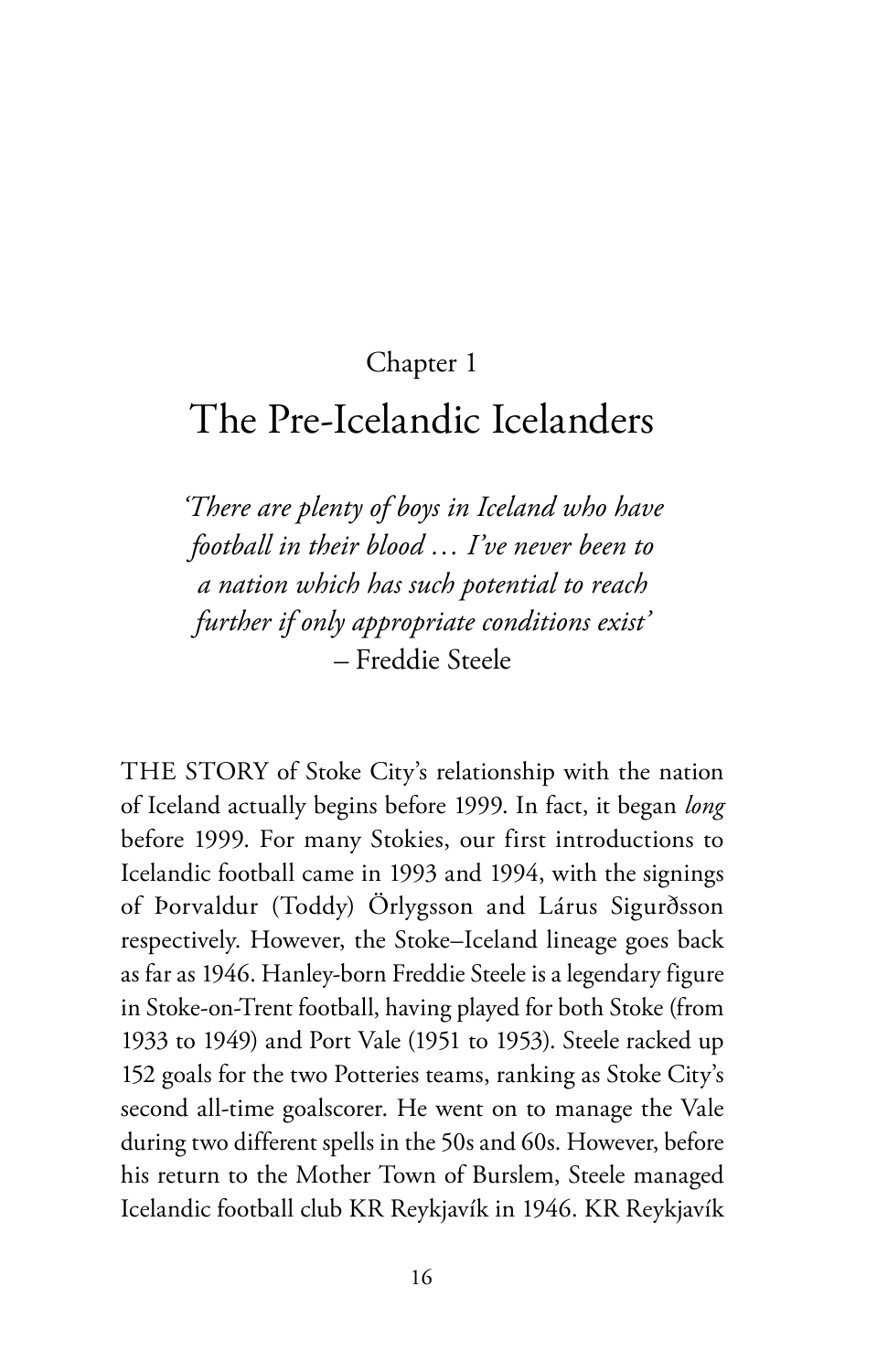was Steele's first managerial role, although it was only for the summer of 46. During that time, he took charge of five games, winning three, drawing one and losing the other, with the team finishing runners-up in the league. He went on to become the manager of the Icelandic national team for their first-ever international match, a 3-0 loss to Denmark.

Steele left Iceland in August of that year and returned to Stoke. He spoke fondly of his time in the land of fire and ice, stating upon his return, 'There are plenty of boys in Iceland who have football in their blood, and all they are missing are the conditions for the sport to really progress. Proper facilities, rather than playing on gravel, will lift the sport to a higher level. It isn't just about coaching a man to stop the ball but to work as a team. They are not 11 individuals but one whole. It is the main thing in every football match. My stay was a pleasure. I've never been to a nation which has such potential to reach further if only appropriate conditions exist.'

Like a sleeping Icelandic volcano, the Stoke–Iceland relationship would lie dormant for several decades, before bursting into life rapidly and dramatically. In 1993, Stoke manager Lou Macari brought the exciting midfielder Toddy Örlygsson to the club from Nottingham Forest to replace Kevin 'Rooster' Russell. Örlygsson, a player brought to English football by Brian Clough, left Forest at the end of his contract. During his two years at the club, Toddy was admired by fans and management alike. He scored some wonderful individual goals, including a sweet run and 20 yard finish against Sunderland that the man himself cites as one of his Stoke City highlights. In 2018, Toddy told *Duck Magazine*, 'My goal against Sunderland at home is one of my favourites. Running with the ball from the halfway line, going past a few players and a good strike! Okay, I know the keeper could have done better – but hey, it is a good goal!'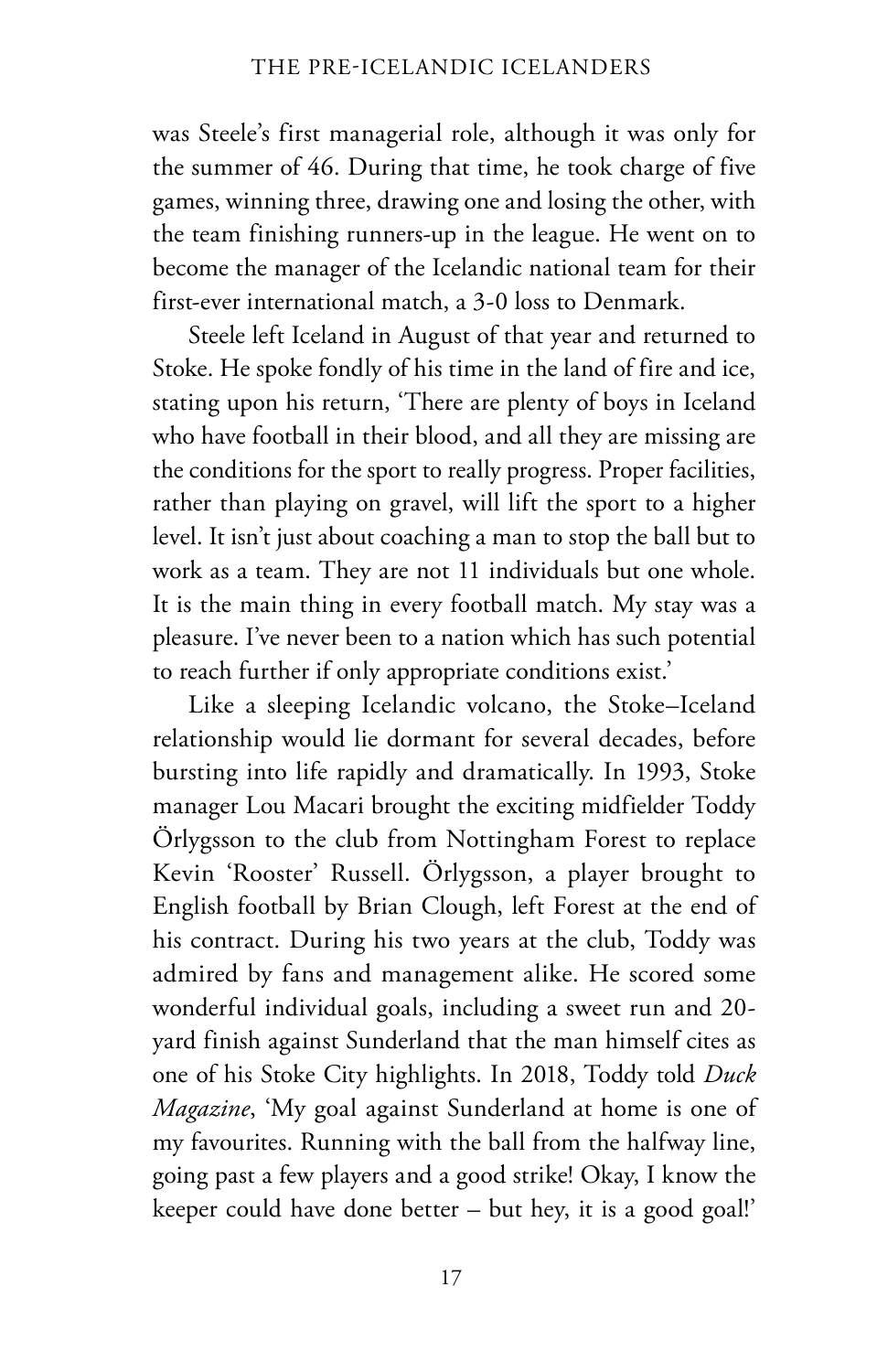Toddy's spell at Stoke ended in 1995 on a bit of a sour note, culminating in contract disputes and an eventual move to Oldham Athletic for £180,000. However, time heals all wounds, and fans look fondly back on his spell, and the fanfavourite chant of 'Örlygsson, Örlygsson, running down the wing …' was eventually revived for Matthew Etherington a couple of decades later. Ultimately, the signing of Örlygsson would be the start of a chain of events that ended with the Icelandic takeover in 1999. Before departing for Oldham, Toddy recommended another Icelander to Macari – his cousin Lárus Orri Sigurðsson.

Initially joining on trial from Þór Akureyri, youngster Sigurðsson impressed Macari and earned a contract for the 1994/95 season. He went on to win player of the year in his first full season at the club. Sigurðsson was a regular for several seasons, including the 1995/96 season when Stoke reached the Division One (now known as the Championship) playoffs. He was the last Stoke captain at the Victoria Ground in 1996/97, and played regularly during the ill-fated 1997/98 relegation season, the first at the Britannia Stadium. Lárus's brother, Kristján Örn Sigurðsson, was also on the books at Stoke between 1997 and 2001, though he never made it into the first team. During his five years and over 200 appearances at Stoke, Lárus Sigurðsson was a popular figure, and a particularly important player during his early years at the Vic. He even took a training session at my brother's Lads n Dads team on the pitch next to the Florence Social Club. The team manager had built the training session up all week, saying how lucky the lads were to be getting a professional to show the team how to train in an expert and sophisticated way. On the big day, Lárus turned up, told the boys to run five laps of the pitch, then left!

\*\*\*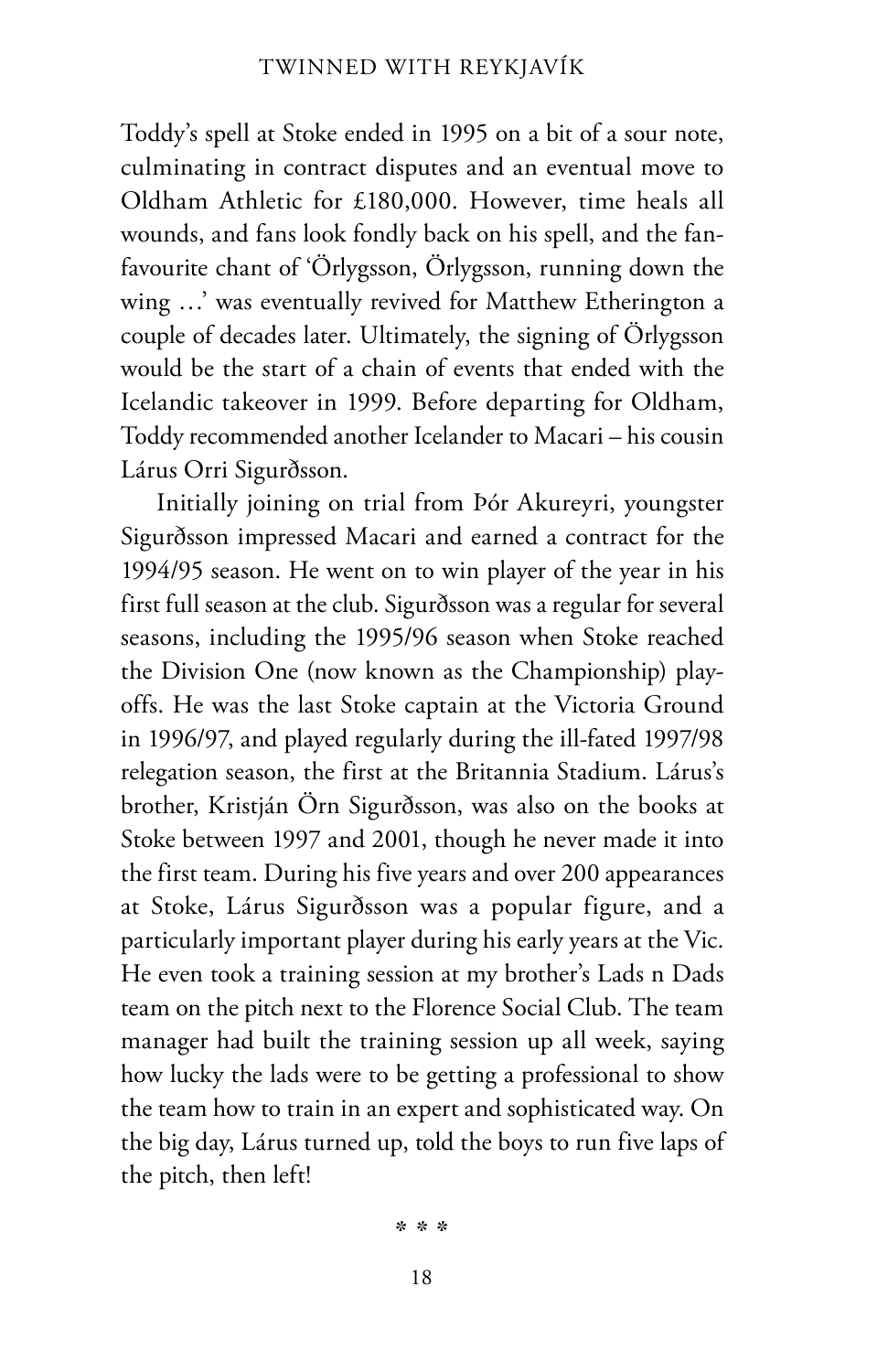Lárus was a present senior figure through an intriguing time at Stoke City. The club was under the ownership of Peter Coates and Keith Humphreys, and in the summer of 1997, the club moved from the Stoke town centre-hosted Victoria Ground to the Britannia Stadium in the newly built Trentham Lakes estate. The imposing new purpose-built stadium had cast a long shadow from the side of the A50 over the Vic for several months during construction. Though the Vic had amassed a huge amount of sentimental value and fan adoration, the move, spearheaded by chief executive Jez Moxey, was seen as the next inevitable step in pursuit of top-flight football. The shiny new all-seater stadium came with all mod cons, a new bar, a flashy scoreboard … even cheerleaders ('The City Slickers') and a hippo mascot. The future looked bright. However, the departures of the hugely popular manager Lou Macari and top-scorer Mike Sheron prior to the move were the prerequisites to a massive downturn for the Potters. Following a prolonged period of increasingly poor results, questionable managerial selections and a perceived lack of investment into the squad, the fans turned on the board. This manifested as stay-away protests, organised campaigns, property damage and even death threats. Fans that weren't staying away from games stormed the pitch and the directors' box following a humiliating 7-0 defeat at the Brit in the 1997/98 season. The Britannia Stadium was feeling cursed and didn't feel like home.

The Coates and Humphreys regime oversaw the club's miserable relegation to Division Two in 1997/98, mainly thanks to a string of poor managerial appointments and weak squad additions following Macari's departure. The board had initially appointed Macari's former assistant manager Chic Bates as the Scot's replacement, before opting for former player Chris Kamara after a poor start. Kamara's performance was even more disastrous, winning only one of his 14 games, before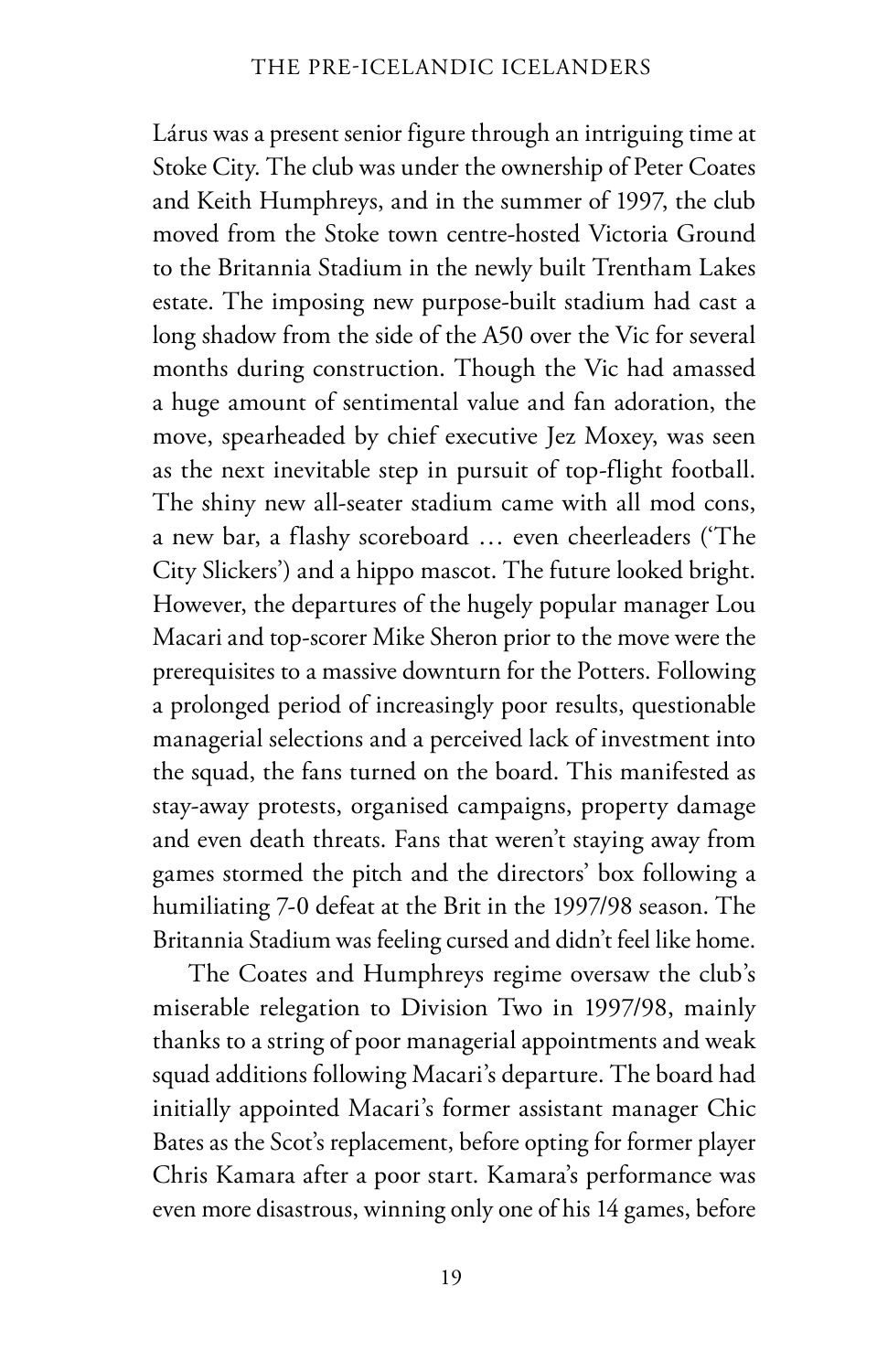being sacked and replaced by former manager Alan Durban. His caretaker position showed slight improvements, but he couldn't prevent relegation on the final day of the season. As well as the drubbing at the hands of Birmingham, the final -day 2-5 home defeat to fellow relegation-stricken Manchester City was particularly ugly, both on the pitch and in the stands. To make matters worse, one of the teams to beat the drop and seal Stoke's relegation on that final day was none other than Port Vale. The 'SOS – Save Our Stoke' campaign was launched to oust Coates, Humphreys and Jez Moxey. Even my own mild-mannered family had an 'Enough is Enough – COATES OUT' poster in the back window of the Cavalier. Things were really bad at the football club.

\*\*\*

The Potters started 1998/99 back in Division Two. While the tensions between fans and the board kept rising, it seemed like maybe, just maybe, on the pitch, the team had finally turned a corner. The experienced Brian Little was appointed as manager, following a four-year stint at Premier League Aston Villa. Lárus Sigurðsson was still at the club and was part of Brian Little's team that started the season so well, winning our first six games, and 14 of the first 20. The fan chants of 'We're only here for the season' during the opening game at Northampton were perhaps slightly tongue in cheek, but it was impossible not to be optimistic when we were sitting pretty at the top of the table as summer turned to autumn. Needless to say, the season didn't end with promotion. We ended up missing out on the play-offs, finishing eighth following a calamitous second half of the season. The collapse included embarrassing defeats of 2-0 to nine-man Millwall, and a 4-1 loss at home to Bristol Rovers, met with yet more on-field protests against the board. Brian Little left at the end of the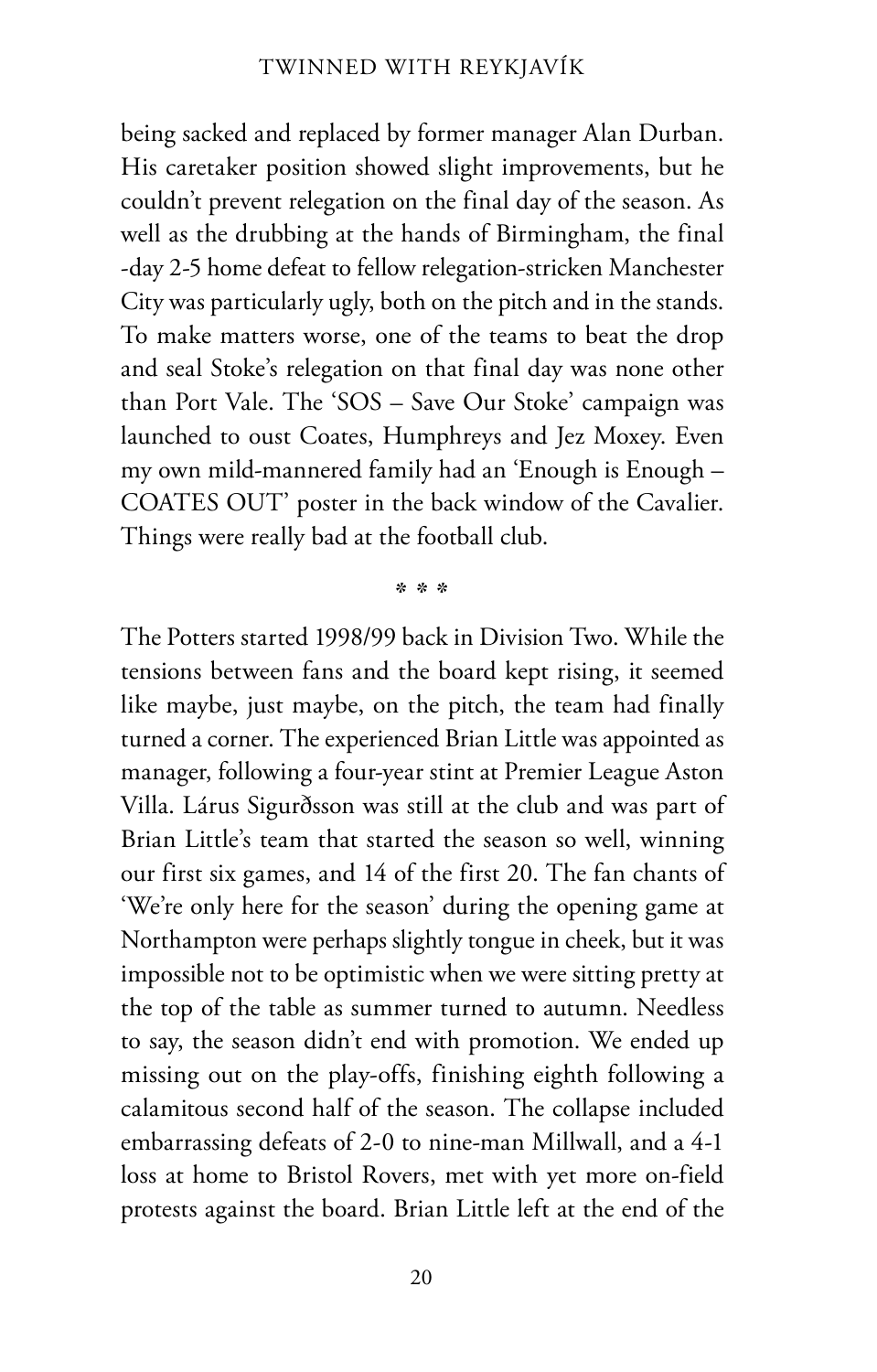season, although he seemed to be mentally out of the door weeks before that formality. Perhaps the only rays of light in those two dismal seasons were the performances of Irish midfield talisman Graham Kavanagh and newly signed ex-Blackburn forward Peter Thorne, two of our better performers in an otherwise uninspiring squad.

Our failure to secure promotion back to Division One at the first attempt also meant the inevitable departure of Sigurðsson. In the summer of 1999, he moved to West Bromwich Albion for £350,000, eventually helping the Baggies win promotion to the Premier League. I spoke with Lárus, and he cited the 'fantastic, passionate supporters' as the main highlight of his time at Stoke. He also fondly remembers being voted player of the season in his first year and being made club captain at such a young age. He said, 'I came to Stoke as a young man, went through some great times and some difficult times, and these experiences stay with you forever. Stoke City and the supporters will always hold a special place in my heart. Thank you for the five years we had together.' Simon Lowe, editor and author of several Stoke City books including *Potters at War*, *Stoke City's Greatest Games*, *Delilah Roars Again*! and *Stoke City: A Nostalgic Look at a Century of the Club*, recounted the final months of the Coates-Humphreys regime: 'Selling Lárus Sigurdsson to rivals West Brom for a paltry £350,000 in August 1999 told us exactly where the incumbent board were in terms of ambition. The new Britannia Stadium had instantly become something of a noose around the club's neck. Fans were increasingly concerned that it was a bit of a white elephant, as crowds were often around 50% of its 28,500 capacity. Coates was still in the realms of selling pies through his company Stadia Catering at that point; not the multi-billionaire he would become through the arrival of the internet and online gambling when he returned.'